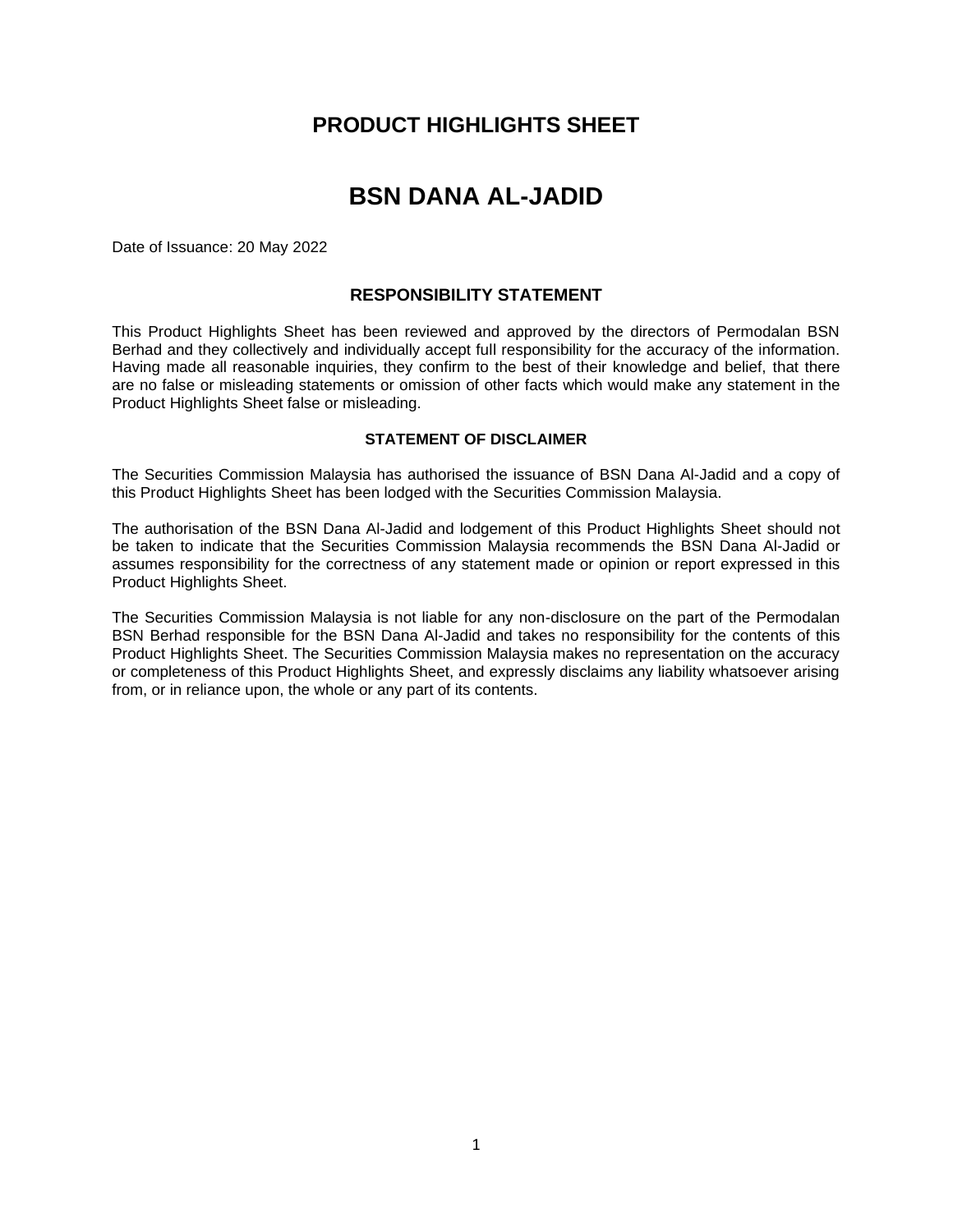**This Product Highlights Sheet only highlights the key features and risks of this unlisted capital market product. Investors are advised to request, read and understand the Master Prospectus and its supplementary (if any) (hereinafter collectively referred to as "Master Prospectus") before deciding to invest. If doubt, please consult a professional adviser.**

## **PRODUCT HIGHLIGHTS SHEET**

### **BSN DANA AL-JADID**

### **BRIEF INFORMATION ON THE BSN DANA AL-JADID**

| <b>FUND INFORMATION</b>   |                                                        |
|---------------------------|--------------------------------------------------------|
| Name of Fund              | BSN Dana Al-Jadid (the "Fund")                         |
|                           | Note: "Al-Jadid" means a new beginning in Arabic.      |
| <b>Fund Category</b>      | Equity Fund (Islamic)                                  |
| <b>Management Company</b> | Permodalan BSN Berhad (the "Manager")                  |
| The Trustee               | AmanahRaya Trustees Berhad (200701008892) (766894-T)   |
| The Shariah Adviser       | Tawafuq Consultancy Sdn Bhd (201501036171) (1161491-M) |
| <b>Base Currency</b>      | Ringgit Malaysia ("RM")                                |
| <b>Financial Year End</b> | 31 December                                            |

### **PRODUCT SUITABILITY**

| <b>PRODUCT SUITABILITY</b>  |                                                                                                                                                                                                                                                                            |
|-----------------------------|----------------------------------------------------------------------------------------------------------------------------------------------------------------------------------------------------------------------------------------------------------------------------|
| <b>Investment Objective</b> | The Fund aims to achieve capital appreciation and income distribution<br>by investing in equity and equity-related securities that comply with<br>Shariah requirements.<br>Note: The primary focus of the Fund is to offer capital growth.                                 |
|                             |                                                                                                                                                                                                                                                                            |
| Risk Profile of the Fund    | Moderate to high                                                                                                                                                                                                                                                           |
| <b>Investor Profile</b>     | The Fund is suitable for investors who:<br>- seek capital appreciation as well as income distribution;<br>- have a moderate to high tolerance of risk;<br>- have a medium to long-term investment horizon; and<br>- seek to invest in a Shariah-compliant unit trust fund. |

### **KEY PRODUCT FEATURES**

| <b>KEY PRODUCT FEATURES</b> |                                                                                            |
|-----------------------------|--------------------------------------------------------------------------------------------|
| Performance Benchmark       | FTSE Bursa Malaysia EMAS Shariah Index (FBMSHA).                                           |
|                             | Note: The risk profile of the Fund is different from the risk profile of the<br>benchmark. |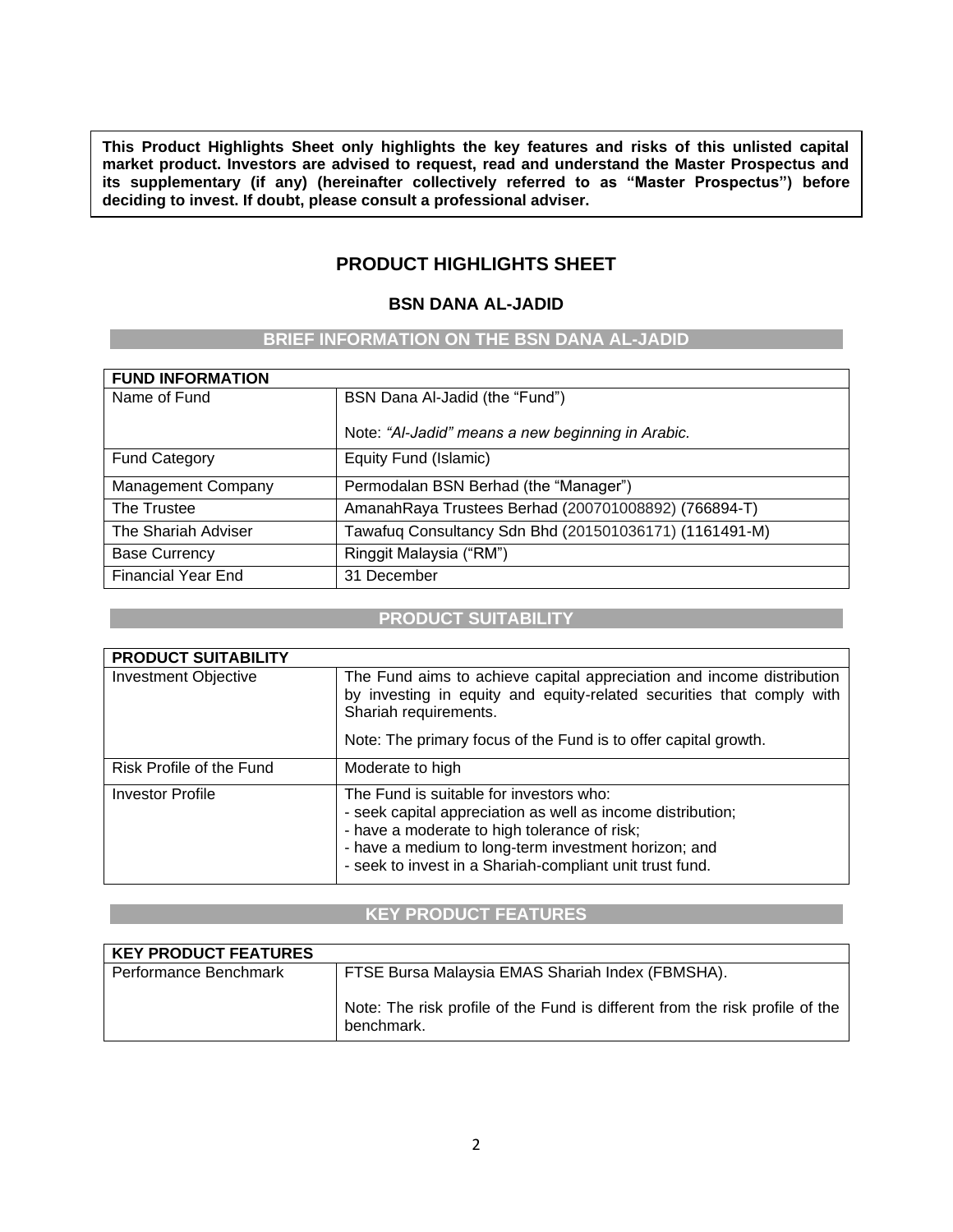| <b>Investment Policy and Strategy</b> | The Fund will invest a minimum of 70% of the Fund's Net Asset Value<br>("NAV") in Shariah-compliant equities and equity-related securities and<br>may invest up to 30% of its NAV in sukuk and Islamic money market<br>instruments. For temporary defensive positions, the Fund may lower the<br>Shariah-compliant equities and equity-related securities exposure to<br>below 70% of its NAV and invest in a combination of sukuk and Islamic<br>money market instruments if the outlook of the equity market is deemed<br>to be unfavourable. |
|---------------------------------------|-------------------------------------------------------------------------------------------------------------------------------------------------------------------------------------------------------------------------------------------------------------------------------------------------------------------------------------------------------------------------------------------------------------------------------------------------------------------------------------------------------------------------------------------------|
| <b>Asset Allocation</b>               | The asset allocation of the Fund is as follows:<br>- a minimum of 70% of the NAV of the Fund in Shariah-compliant<br>equities and equity-related securities; and<br>- 0%-30% of the NAV of the Fund in sukuk and Islamic money market<br>instruments.                                                                                                                                                                                                                                                                                           |
| <b>Distribution Policy</b>            | Subject to availability of income, the Manager will distribute income<br>once a year.                                                                                                                                                                                                                                                                                                                                                                                                                                                           |
| Minimum Initial Investment            | The minimum initial investment for the Fund is RM500.00 or such other<br>lower amount as we may decide from time to time.                                                                                                                                                                                                                                                                                                                                                                                                                       |
| Minimum Additional<br>Investment      | The minimum additional investment for the Fund is RM100.00 or such<br>other lower amount as we may decide from time to time.                                                                                                                                                                                                                                                                                                                                                                                                                    |
| Minimum Holdings                      | The minimum holding is 2,000 units or such lower amount as the<br>Manager in its sole discretion allows.                                                                                                                                                                                                                                                                                                                                                                                                                                        |
| Possible outcomes                     | Possible outcomes of investing in this Fund are:<br>-The increase or decrease of its NAV;<br>- Possibility to have capital gain or capital losses;<br>- Income distribution (dividend); if any.                                                                                                                                                                                                                                                                                                                                                 |

*Note:*

*Please refer to Chapters 1 and 3 of the Master Prospectus for further details.*

#### **KEY RISKS**

| <b>KEY RISKS</b>      |                                                                                                                                                                                                                                                                                                                                                                                         |
|-----------------------|-----------------------------------------------------------------------------------------------------------------------------------------------------------------------------------------------------------------------------------------------------------------------------------------------------------------------------------------------------------------------------------------|
| <b>Specific Risks</b> | The specific risks of the Fund are as follows:<br>• Particular stock/securities risk;<br>• Credit and default risk;<br>• Interest rate risk;<br>• Shariah-compliant warrants risk; and<br>• Reclassification of Shariah status risk.<br>Please refer to Master Prospectus under the heading "Specific Risks of<br>Investing in the Funds" for full details of the abovementioned risks. |

*Note:*

*Please be advised that if a unit holder invests in units through an Institutional Unit Trust Advisers ("IUTA") which adopt nominee system of ownership, the unit holder would not be considered to be a unit holder under the deed and the unit holder may consequently not have all the rights ordinarily exercisable by a unit holder (for example, the right to call for a unit holders' meeting and to vote thereat and the right to have the unit holder's particulars appearing in the register of unit holders of the Fund).*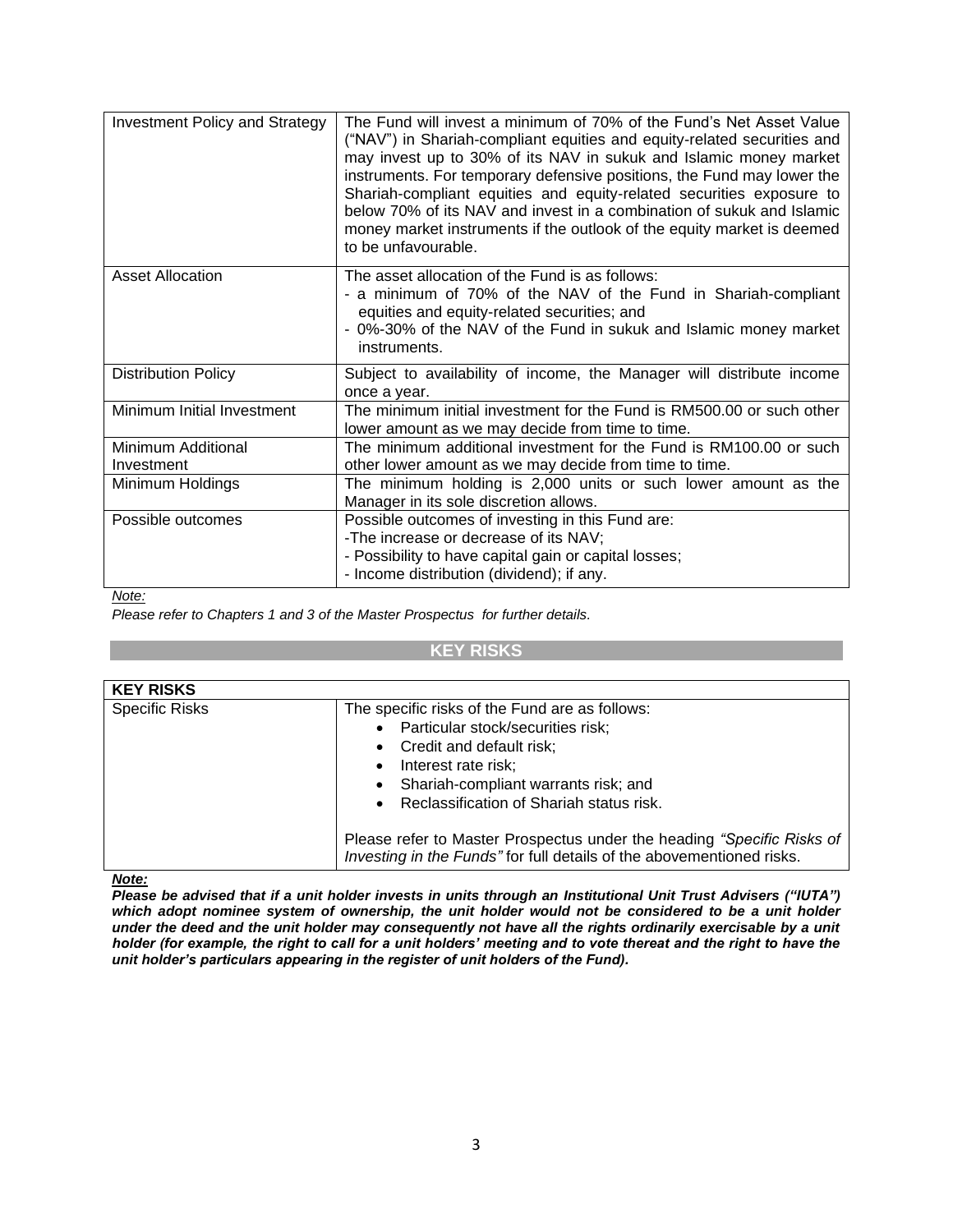## **FEES, CHARGES AND EXPENSES**

| <b>FEES, CHARGES AND EXPENSES</b> |                                                                                                                                                                                                                                                                                                                                                                                                                                                                                                                                                                                                                                                                                                                                                                                                                           |  |  |  |
|-----------------------------------|---------------------------------------------------------------------------------------------------------------------------------------------------------------------------------------------------------------------------------------------------------------------------------------------------------------------------------------------------------------------------------------------------------------------------------------------------------------------------------------------------------------------------------------------------------------------------------------------------------------------------------------------------------------------------------------------------------------------------------------------------------------------------------------------------------------------------|--|--|--|
| Sales Charge                      | Manager: up to 3.00% of the NAV per unit<br>BSN branches: up to 3.00% of the NAV per unit<br>$\bullet$<br>Unit trust consultants/agents: up to 3.00% of the NAV per unit                                                                                                                                                                                                                                                                                                                                                                                                                                                                                                                                                                                                                                                  |  |  |  |
|                                   | The above sales charge is negotiable.                                                                                                                                                                                                                                                                                                                                                                                                                                                                                                                                                                                                                                                                                                                                                                                     |  |  |  |
| <b>Redemption Charge</b>          | The Manager does not intend to impose any redemption charge.                                                                                                                                                                                                                                                                                                                                                                                                                                                                                                                                                                                                                                                                                                                                                              |  |  |  |
| Switching Fee                     | The Manager does not intend to impose any switching fee. However,<br>unit holders are subject to the conditions on switching as set out in<br>Master Prospectus under the heading "Switching" in Chapter 3<br>Transaction Information.                                                                                                                                                                                                                                                                                                                                                                                                                                                                                                                                                                                    |  |  |  |
| <b>Transfer Fee</b>               | RM10.00 per transfer                                                                                                                                                                                                                                                                                                                                                                                                                                                                                                                                                                                                                                                                                                                                                                                                      |  |  |  |
| <b>Other Charges</b>              | Charges, for instance bank charges, telegraphic charges and courier<br>charges, shall be borne by the unit holder in order to execute<br>transactions on behalf of the unit holder.                                                                                                                                                                                                                                                                                                                                                                                                                                                                                                                                                                                                                                       |  |  |  |
| Annual Management Fee             | One point five zero per centum (1.50%) per annum of the NAV of the<br>Fund calculated and accrued on a daily basis.                                                                                                                                                                                                                                                                                                                                                                                                                                                                                                                                                                                                                                                                                                       |  |  |  |
| <b>Annual Trustee Fee</b>         | Zero point zero eight per centum (0.08%) of the NAV of the Fund<br>calculated and accrued on a daily basis subject to a minimum fee of<br>RM18,000.00 per annum (excluding foreign custodian fees and<br>charges, if any).                                                                                                                                                                                                                                                                                                                                                                                                                                                                                                                                                                                                |  |  |  |
| <b>Other Expenses</b>             | Commissions/fees paid to brokers;<br>$\bullet$<br>Auditors' fee;<br>$\bullet$<br>Tax adviser's fee;<br>$\bullet$<br>Shariah Adviser's fee<br>$\bullet$<br>Valuation fees incurred for valuation of any investment of the Fund<br>$\bullet$<br>by independent valuers for the benefit of the Fund;<br>Taxes and other duties imposed by the government and/or other<br>$\bullet$<br>authorities;<br>Cost for modification of the deed save where such modification is<br>for the benefit of the Manager and/or trustee;<br>Costs, fees and expenses incurred for any meeting of the unit<br>$\bullet$<br>holders save where such meeting is convened for the benefit of the<br>Manager and/or the Trustee;<br>Independent investment committee members fee; and<br>$\bullet$<br>Any other expenses allowed under the deed. |  |  |  |

### **YOU SHOULD NOT MAKE ANY PAYMENT IN CASH TO A UNIT TRUST CONSULTANT OR ISSUE A CHEQUE IN THE NAME OF A UNIT TRUST CONSULTANT.**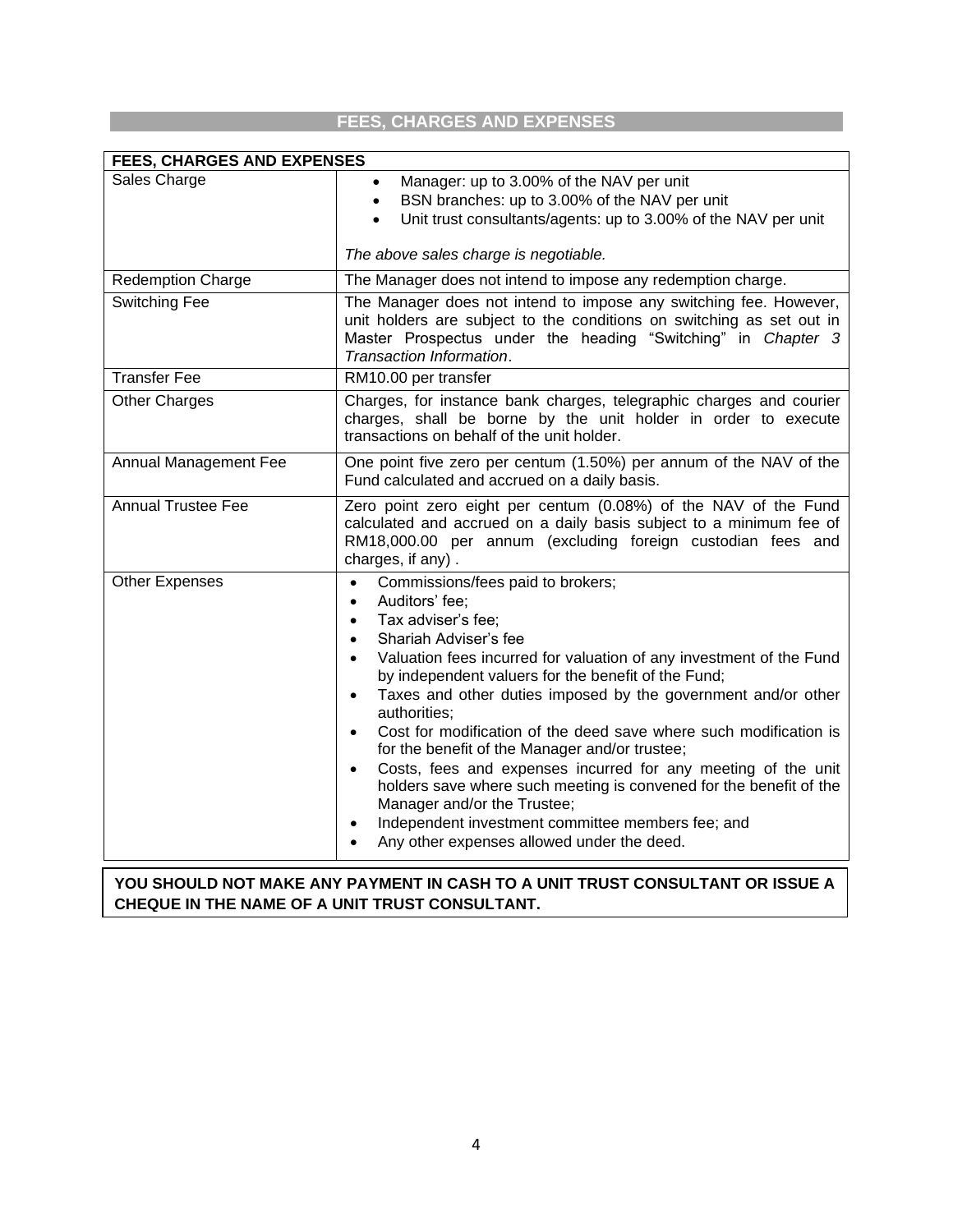## **VALUATION AND EXITING FROM INVESTMENT**

**Contract Contract** 

| <b>VALUATION AND EXITING FROM INVESTMENT</b> |                                                                                                                                                                                                                                                                                                                                                                                                                                                                                                                                     |  |  |  |  |
|----------------------------------------------|-------------------------------------------------------------------------------------------------------------------------------------------------------------------------------------------------------------------------------------------------------------------------------------------------------------------------------------------------------------------------------------------------------------------------------------------------------------------------------------------------------------------------------------|--|--|--|--|
| Valuation                                    | The Manager will ensure that all assets of the Fund will be valued at fair<br>value at the close of each Business Day and at all times be in<br>compliance with the Guidelines and all relevant laws.<br>The valuation point of the Fund is at 5 p.m. on every Business Day.                                                                                                                                                                                                                                                        |  |  |  |  |
|                                              | The valuations are publishing in the Manager's web address at<br>www.pbsn.com.my on daily basis.                                                                                                                                                                                                                                                                                                                                                                                                                                    |  |  |  |  |
| <b>Cooling-off Policy</b>                    | Investors who are qualified for the cooling-off right may obtain a refund<br>on their investment in the Fund if they so request within the cooling-off<br>period, i.e., the period of six (6) Business Days commencing from the<br>date of receipt of the application for units by the Manager.<br>The cooling-off right is only given to an investor who is investing for the                                                                                                                                                      |  |  |  |  |
|                                              | first time in any of the unit trust funds managed by the Manager.<br>Corporations/institutions, staff of the Manager and persons registered to<br>deal in unit trust funds of the Manager are not entitled to a cooling-off<br>right.                                                                                                                                                                                                                                                                                               |  |  |  |  |
| Redeeming an Investment                      | Unit holders may redeem their investments in the Fund at any point in<br>time by completing the prescribed redemption request form and<br>returning it to the Manager on any business day; this form is available at<br>the office of the Manager or any authorised distributors/agents of the<br>Manager. For details of the distributor's channels, please refer to the<br>Chapter 9 Additional Information of the Master Prospectus.                                                                                             |  |  |  |  |
|                                              | Any redemption request received or deemed to have been received by<br>the Manager on/or before 4.00 p.m. ("the cut-off time"), the redemption<br>price would be the NAV per Unit at the end of the Business Day on<br>which the redemption request is received by the Manager. Any<br>redemption request received or deemed to have been received after<br>this cut-off time would be considered as having been received on the<br>next Business Day and would be based on the NAV per Unit on the<br>next Business Day.            |  |  |  |  |
|                                              | The Manager does not intend to impose any redemption charge for the<br>Fund.                                                                                                                                                                                                                                                                                                                                                                                                                                                        |  |  |  |  |
|                                              | In a case where the Units are standing in the names of more than one<br>unit holder, where mode of holding is specified as "Joint Application", all<br>joint holders will have to sign the redemption requests. However, in<br>cases of holding specified as "Either Applicant to sign", any one of the<br>unit holders will have the power to make redemption requests, without it<br>being necessary for all the Unit holders to sign. In all cases, the first-<br>named unit holder will receive the proceeds of the redemption. |  |  |  |  |
|                                              |                                                                                                                                                                                                                                                                                                                                                                                                                                                                                                                                     |  |  |  |  |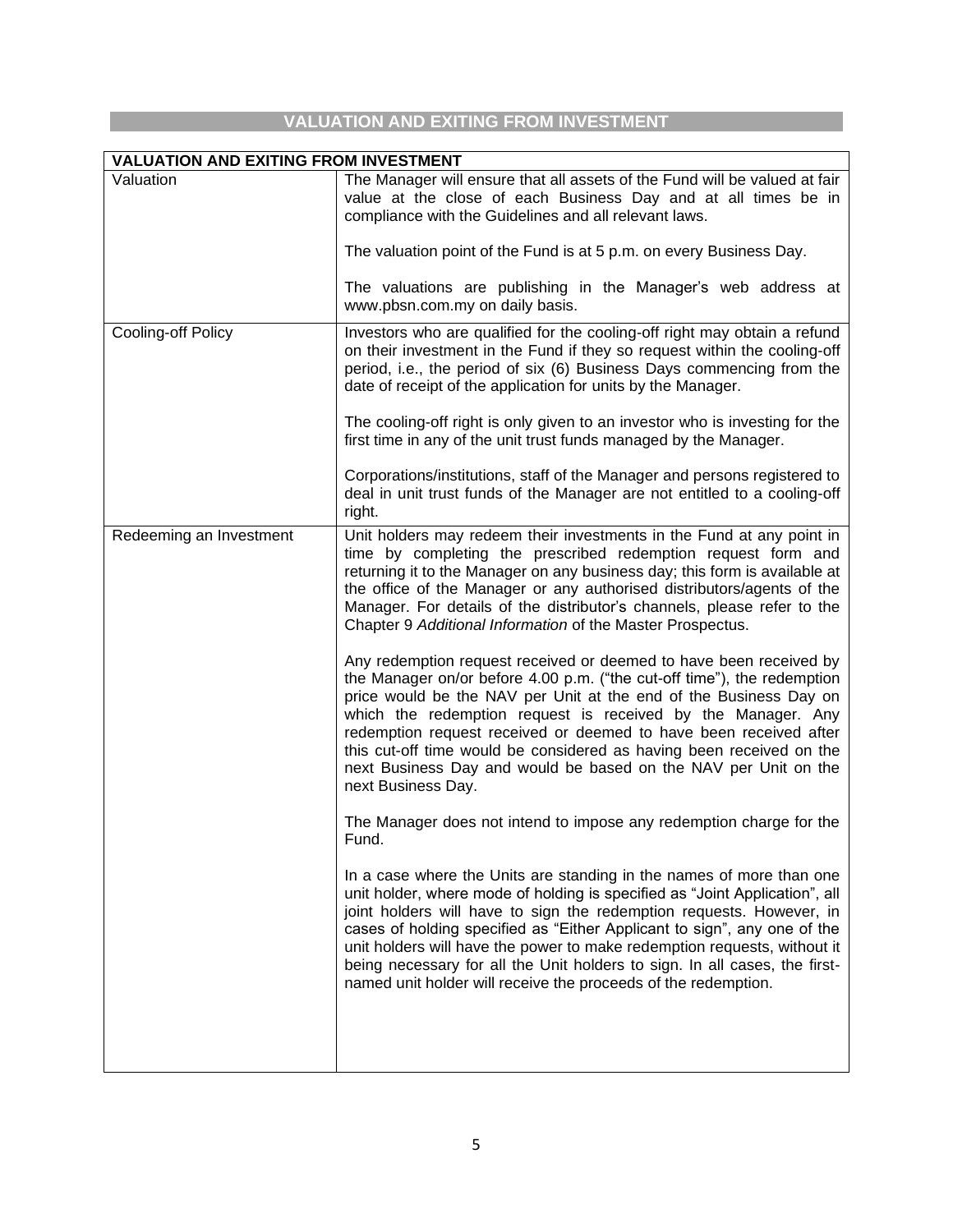

| <b>Average Total Return</b>                                            |                                                                      |      |      |         |         |       |  |
|------------------------------------------------------------------------|----------------------------------------------------------------------|------|------|---------|---------|-------|--|
|                                                                        | SinceInception<br>2 vears<br>3 years<br>5 years<br>4 years<br>1 vear |      |      |         |         |       |  |
| <b>Fund</b>                                                            | 1.86I                                                                | 0.53 | 2.41 | $-4.51$ | $-3.29$ | 0.131 |  |
| 2.15<br>$-2.01$<br>$-6.81$<br>1.31<br>2.12<br>0.41<br><b>Benchmark</b> |                                                                      |      |      |         |         |       |  |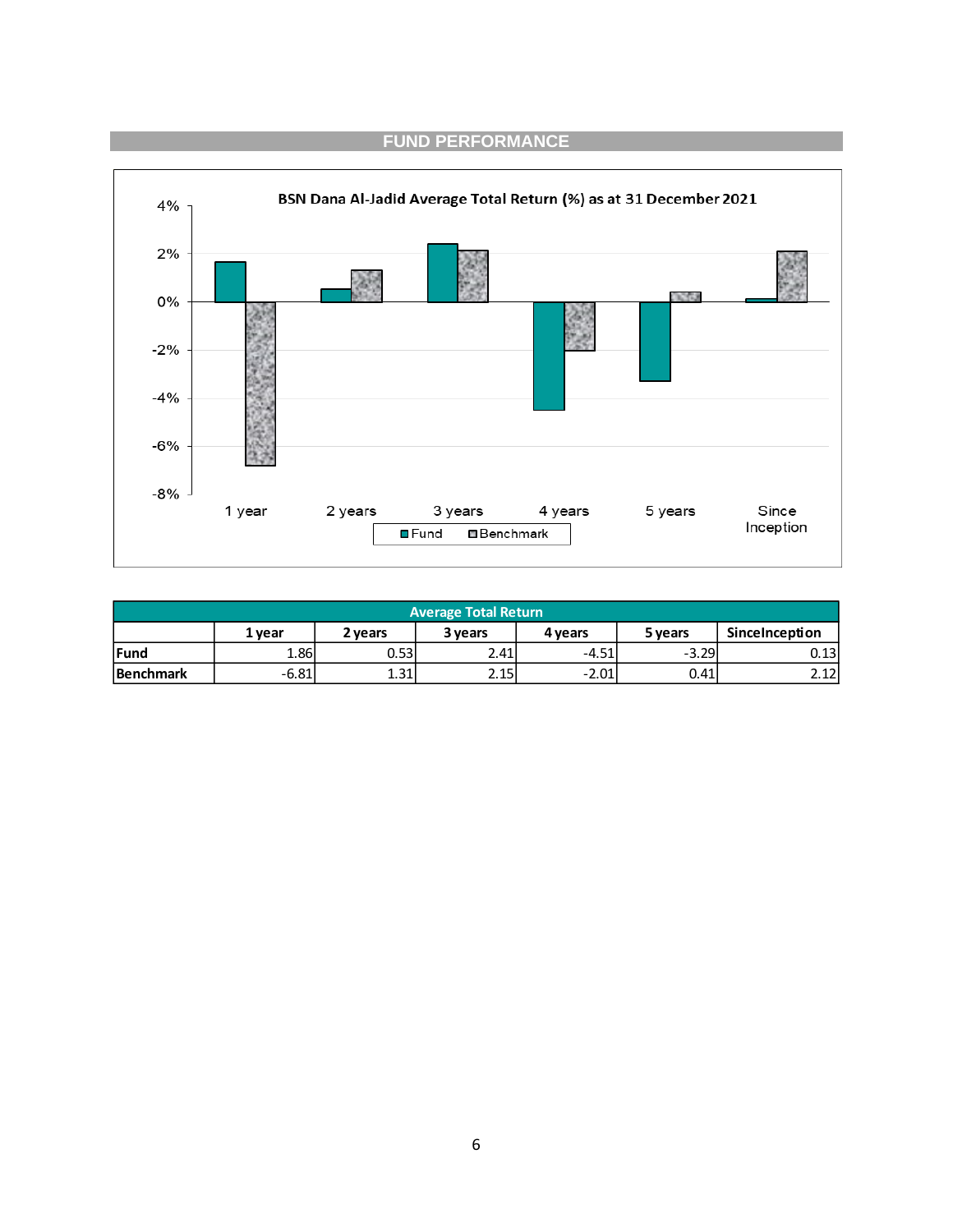

| <b>Annual Total Return</b>                                                   |         |      |      |          |          |       |
|------------------------------------------------------------------------------|---------|------|------|----------|----------|-------|
| <b>Since Inception</b><br>5 years<br>2 vears<br>3 years<br>1 vear<br>4 years |         |      |      |          |          |       |
| <b>Fund</b>                                                                  | 1.86    | 1.07 | 7.40 | $-16.86$ | $-15.40$ | 1.80  |
| <b>Benchmark</b>                                                             | $-6.81$ | 2.64 | 6.59 | $-7.82$  | 2.07     | 32.79 |

*Source: All performance figures have been verified by Novagni Analytics and Advisory Sdn Bhd*

### **Asset Allocation As At:**

|                                                                                                                                          | 31/12/2021 | 31/12/2020 | 31/12/2019 |
|------------------------------------------------------------------------------------------------------------------------------------------|------------|------------|------------|
| Quoted<br><b>Shariah-compliant</b><br><b>Equity</b><br><b>Investments</b>                                                                | 69.83%     | 77.88%     | 77.95%     |
| <b>Collective</b><br><b>Shariah-compliant</b><br>Quoted<br><b>Investments Schemes:</b><br><b>Real Estate Investment Trusts ("REITs")</b> | 2.80%      | 4.96%      | 6.38%      |
| <b>Cash and other net assets</b>                                                                                                         | 27.37%     | 17.16%     | 15.67%     |

### **Basis of Calculation and Assumptions Made in Calculating Returns**

Total Return,  $R = (1 + \text{Price Return}) * (1 + \text{ Income Return}) - 1$ 

Annualised Total Return =  $(1 + R)^{1/x} - 1$ 

Average Return = Number of Returns / Sum of Returns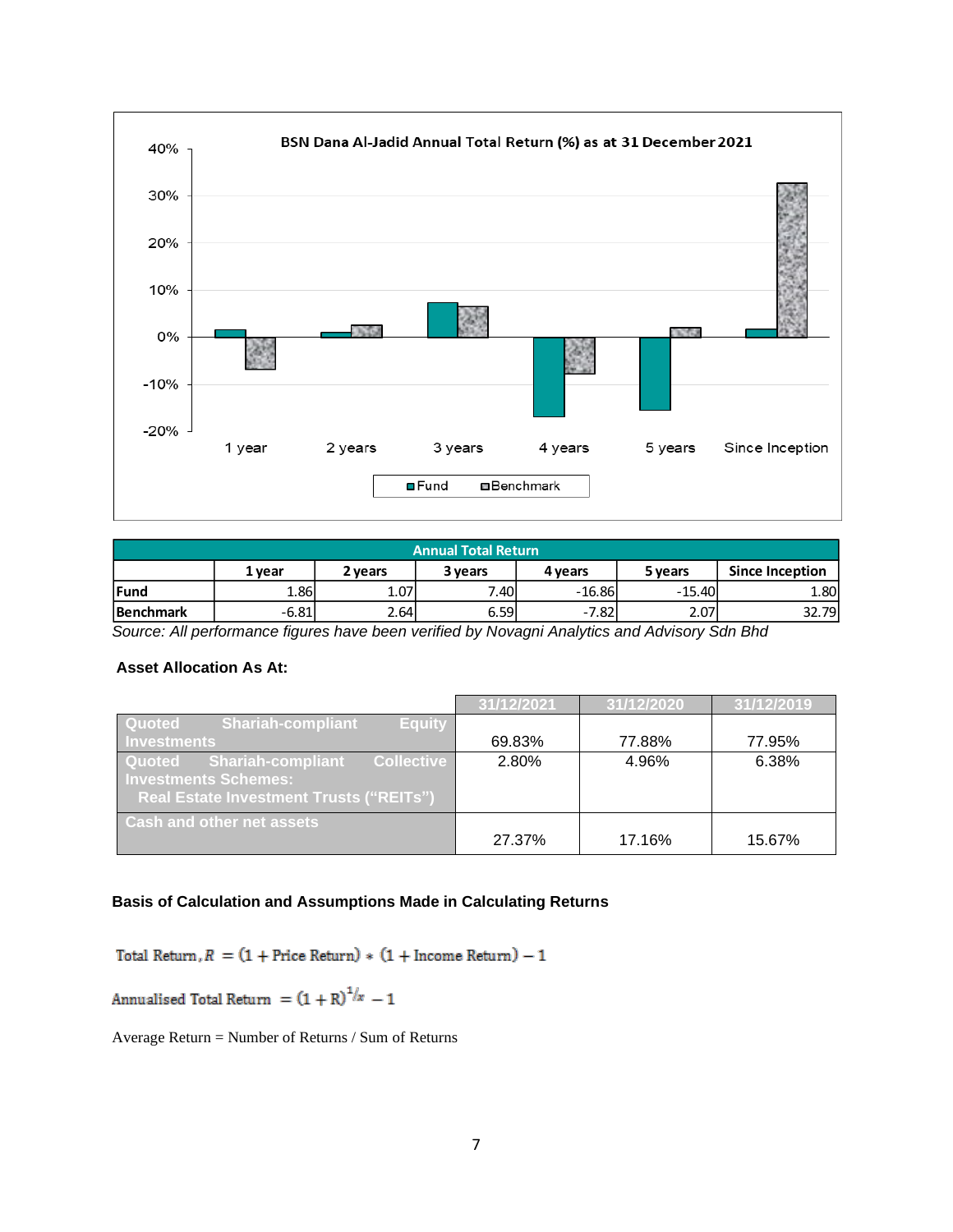Where,

 $NAV_t$  = NAV after income distributions and /or unit splits at the end of the period

 $NAV_{t-1}$  = NAV after income distributions and/or unit splits at the beginning of the period

 $x =$  number of years of the period

#### **Portfolio Turnover Ratio for the Financial Year Ended 31 December:**

|                                  | $202^t$ | 2020       | 2019<br>. III. |
|----------------------------------|---------|------------|----------------|
| (times)<br>Turnover (<br>rtiolit | ).95    | ົດດ<br>ده. | $\sim$<br>UZ   |

The decrease in PTR in year 2021 was mainly due to decrease in average trading activities as compared in year 2020.

#### **Distribution of Income for the Financial Year Ended 31 December:**

|                                          | 2021 | 2020 | 2019 |
|------------------------------------------|------|------|------|
| <b>Gross distribution per Unit (sen)</b> |      |      |      |
| <b>Net distribution per Unit (sen)</b>   |      |      |      |

(Distribution of income was made in the form of reinvestment of units)

### **PAST PERFORMANCE OF THE FUND IS NOT INDICATION OF ITS FUTURE PERFORMANCE**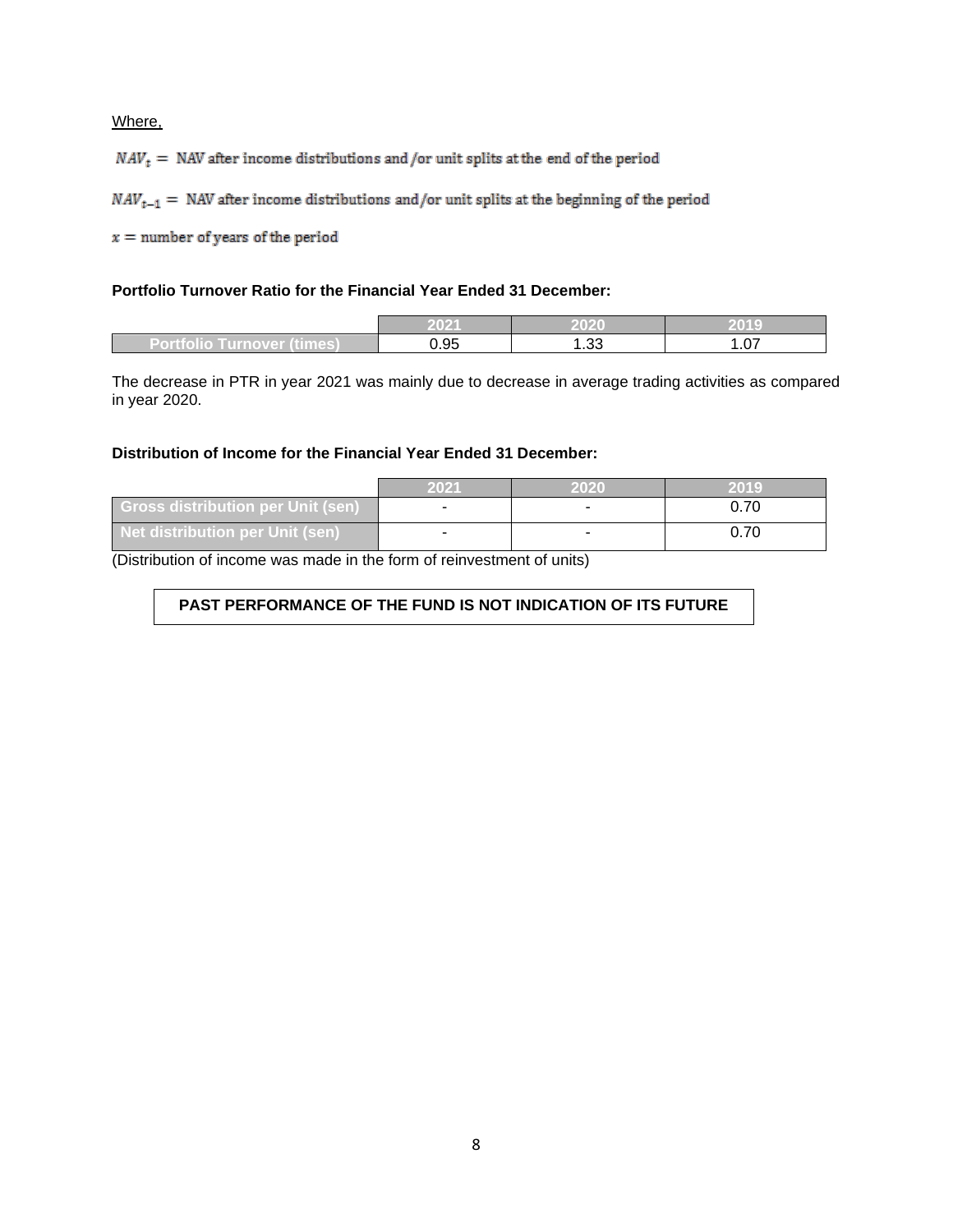### **CONTACT INFORMATION**

### **Investors may contact us if they have enquiries:**

| <b>THE MANAGER</b>    |                               |
|-----------------------|-------------------------------|
| Name                  | PERMODALAN BSN BERHAD         |
| Company No.           | $(199401034061)$ $(319744-W)$ |
| Registered & Business | Level 19, Lot 1,              |
| Address               | Bangunan TH Selborn,          |
|                       | 153, Jalan Tun Razak,         |
|                       | 50400 Kuala Lumpur            |
| Telephone No.         | $03 - 21809000$               |
| Fax No.               | $03 - 26810051$               |
| Website               | www.pbsn.com.my               |
|                       |                               |

#### **Contact details for further information or to lodge a complaint:**

1. For internal dispute resolution, you may contact:

Customer Service Permodalan BSN Berhad Level 19, Lot 1, Bangunan TH Selborn, 153, Jalan Tun Razak, 50400 Kuala Lumpur. Tel No: 03- 2180 9000 / 9002

2. If you are dissatisfied with the outcome of the internal dispute resolution process, please refer your dispute to the Securities Industries Dispute Resolution Corporation (SIDREC):

| (a) via phone to  | 03-2282 2280                                                                                                                                                       |
|-------------------|--------------------------------------------------------------------------------------------------------------------------------------------------------------------|
| (b) via fax to    | 03-2282-3855                                                                                                                                                       |
| (c) via email to  | info@sidrec.com.my                                                                                                                                                 |
| (d) via letter to | Securities Industry Dispute Resolution Center (SIDREC)<br>Unit A-9-1, Level 9, Tower A<br>Menara UOA Bangsar<br>No. 5, Jalan Bangsar Utama 1<br>59000 Kuala Lumpur |

3. You can also direct your complaint to the Securities Commission Malaysia (SC) even if you have initiated a dispute resolution process with SIDREC. To make a complaint, please contact the SC's Consumer & Investor Office:

| (a) via phone to the Aduan Hotline | $: 03 - 62048999$                                                                                                                      |
|------------------------------------|----------------------------------------------------------------------------------------------------------------------------------------|
| (b) via fax to                     | $: 03 - 62048991$                                                                                                                      |
| (c) via email to                   | aduan@seccom.com.my                                                                                                                    |
| (d) via online complaint form      | www.sc.com.my                                                                                                                          |
| (e) via letter to                  | Consumer & Investor Office<br>Securities Commission Malaysia<br>No 3 Persiaran Bukit Kiara<br><b>Bukit Kiara</b><br>50490 Kuala Lumpur |